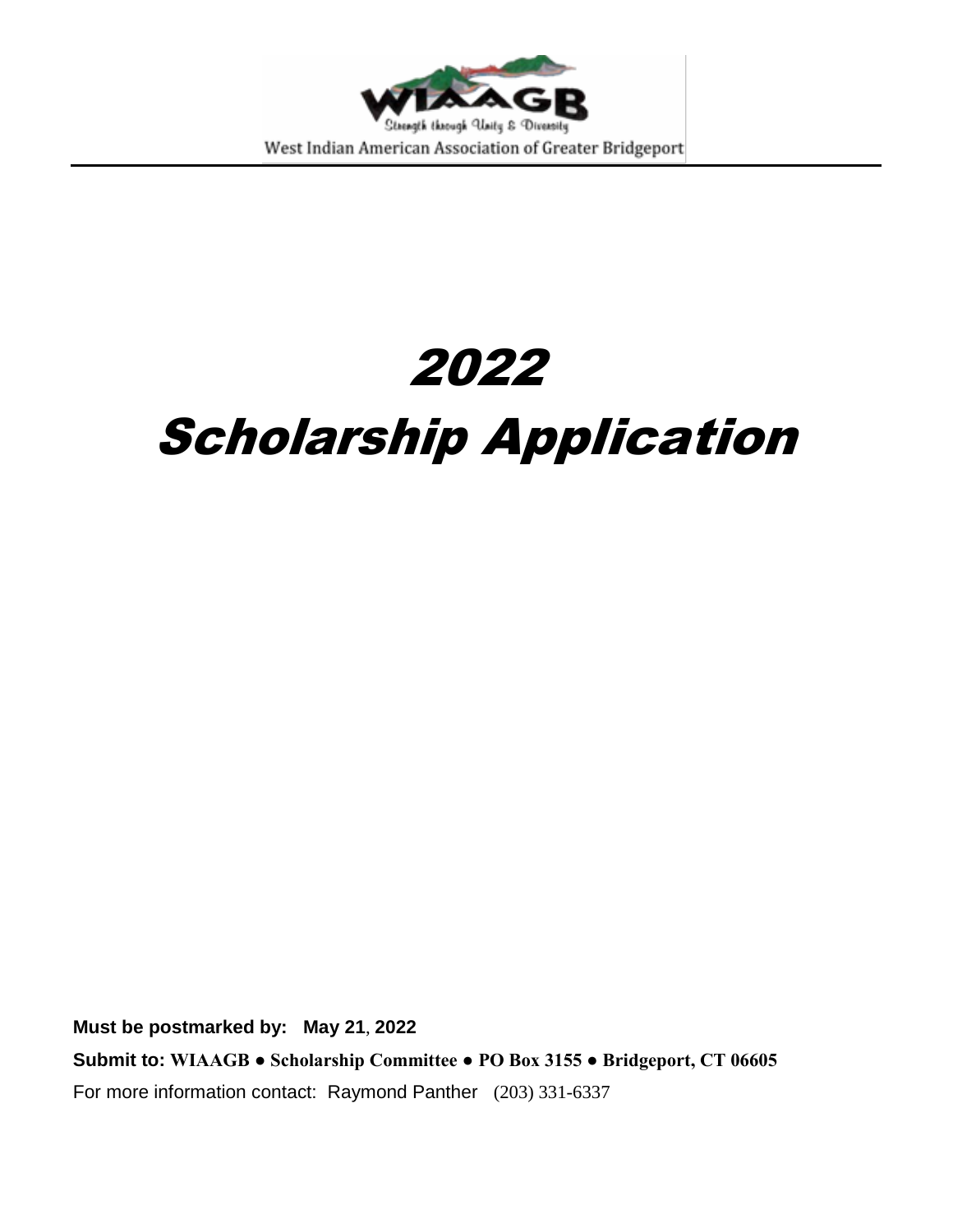

# *2022 Scholarship*

## **Policy**

The West Indian American Association of Greater Bridgeport (WIAAGB) awards one academic scholarship worth \$1,500.00 and up to seven book scholarships worth \$1,000 each to deserving high school students of English-speaking West Indian heritage in the Greater Bridgeport area<sup>1</sup>. The Association reserves the right to review all applications and award the scholarships based on its own guidelines.

- **1.** Completed applications must be post marked no later than Saturday, **May 21, 2022**. The information disclosed in the application will determine a student's eligibility to be awarded a scholarship. **Late or incomplete applications will not be considered.**
- 2. Each successful applicant will be awarded a **one-time** only scholarship, and is not eligible to re-apply.
- **3.** The WIAAGB Education Committee will determine who will be awarded based on the guidelines below and will notify successful students by Friday **June 10, 2022**. Awardees **must**  notify the Association of their acceptance by Friday **June 17, 2022, via email.**
- **4. If an acknowledgment is not received by the deadline, the scholarship will be withdrawn and the student will be notified by letter.**
- **5.** Checks will be presented by the Association at an Awards Ceremony on Saturday **July 16, 2022, Awardees or designated parent/guardian must be present at the Awards Ceremony to accept the scholarship, or it will be forfeited.**
- 6. Scholarship recipients and their parents/guardians will be invited to attend the next WIAAGB Scholarship Banquet. Where recipients will be recognized with the inclusion of their photographs and biographies in the Association's journal. Scholarship recipients will receive one complimentary ticket to the banquet.
- 7. Scholarship recipients will also be invited to attend the following year's Scholarship Award Ceremony.

*<sup>1</sup> Bridgeport, Easton, Fairfield, Monroe, Stratford, Trumbull*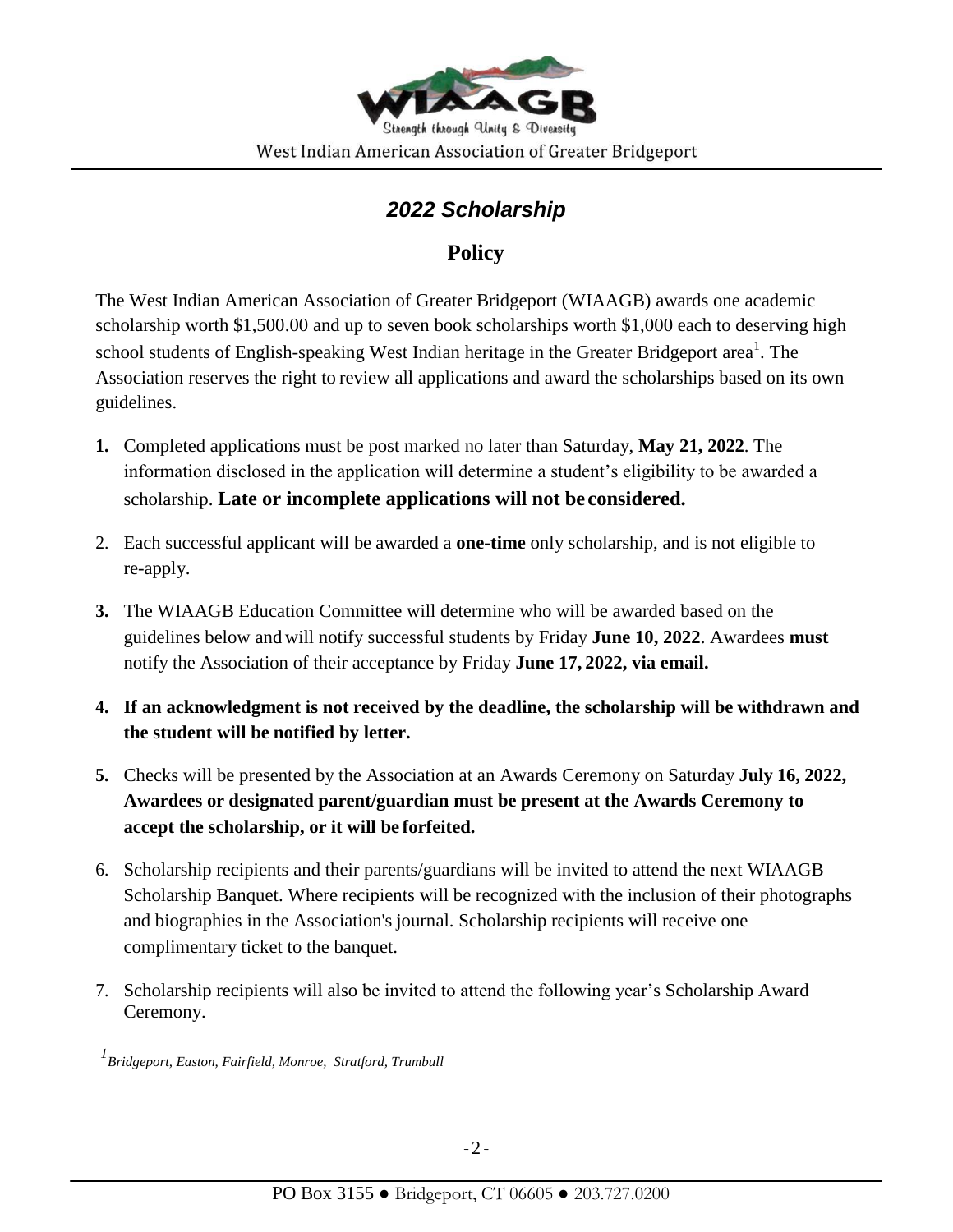

### *2022 Scholarship Guidelines*

#### **Submission Deadline - May 21, 2022**

- 1. Applicant must either have been born in the English-speaking West Indies<sup>2</sup> or have at least one parent or grandparent who was born in one of the countries listed below.
- 2. Applicant must excel academically, exhibit leadership potential, participate in extra-curricular activities and be involved in community service.
- 3. Applicant must maintain a minimum 3.0 Grade Point Average (GPA).
- 4. Applicant applying for this scholarship must be graduating from high school in May or June 2022 and enter college as a full-time matriculated student in Fall 2022.

## **Required Documentation:**

- **A. Official High School Academic transcript signed and sealed by school official.**
- **B. SAT or ACT Test Scores, if available.**
- **C. Proof of acceptance to a college accredited by one of the six Regional Accrediting Commissions of Higher Education associated with the American Council on Education.**
- **D. A short essay of at least 350 words explaining what qualifies you for this scholarship and why you feel it should be awarded to you.**
- **E. Two letters of recommendation addressing student's involvement in extracurricular school activities and community service. Letters cannot be from family or friends).**
- **F. Signed Photo Video Release Form and Photo.** (Parent's signature is required on page 5 for students under age 18).  **Photos and or Videos will be used only if student is awarded a scholarship.**

#### **Failure to provide all required documents will disqualify an applicant.**

2 Anguilla, Antigua and Barbuda, Barbados, Dominica, Grenada and Carriacou, Guyana, Jamaica, Montserrat, St. Lucia, St. Kitts and Nevis, St. Vincent *and The Grenadines, Trinidad and Tobago*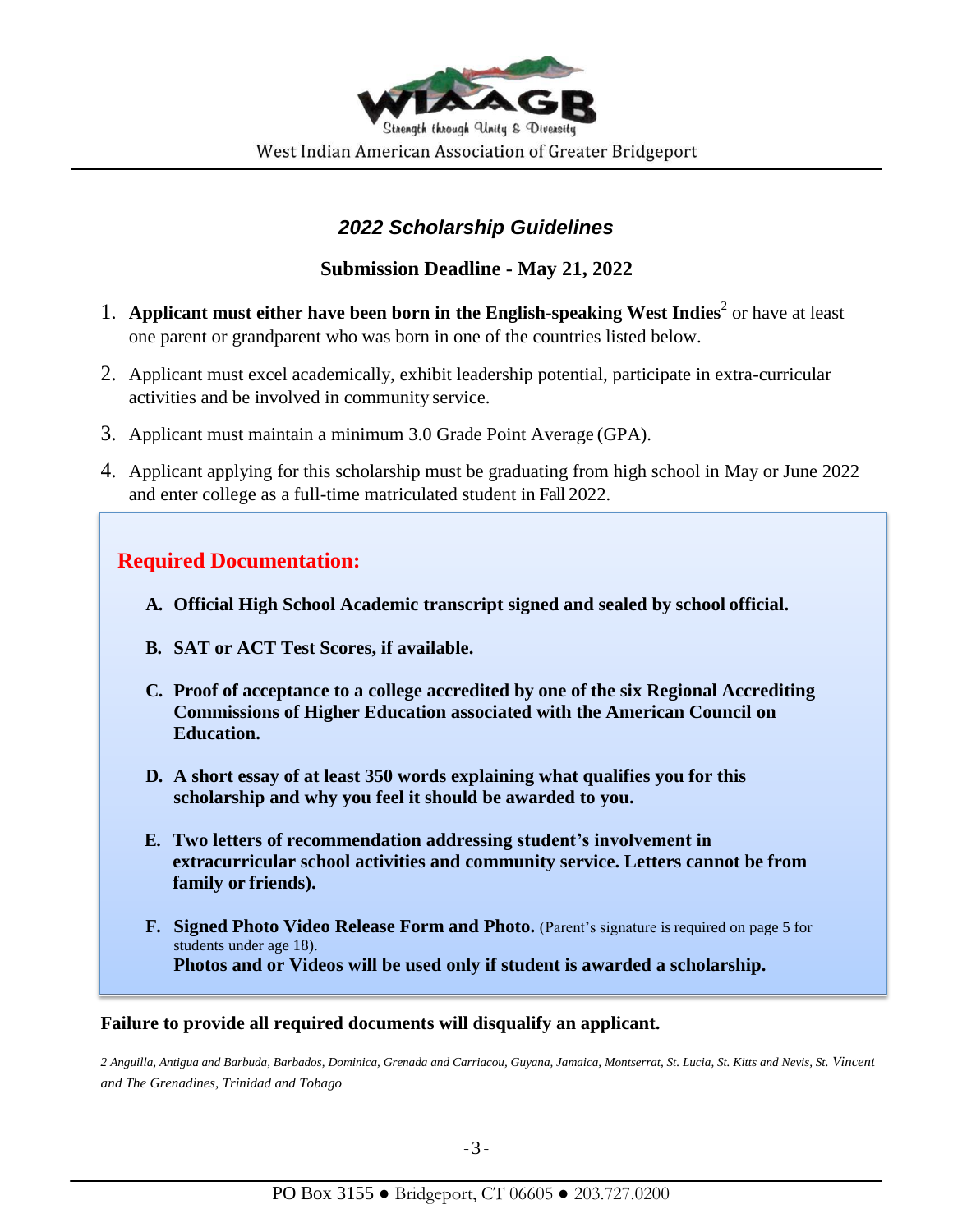

# *2022 Scholarship Application*

## **Submission Deadline - May 21, 2022**

| Student's Name:                                                                       |                     |                                                                                             |  |  |  |  |
|---------------------------------------------------------------------------------------|---------------------|---------------------------------------------------------------------------------------------|--|--|--|--|
| Address:                                                                              |                     |                                                                                             |  |  |  |  |
|                                                                                       |                     |                                                                                             |  |  |  |  |
| Home Telephone #:                                                                     |                     |                                                                                             |  |  |  |  |
| Cell Phone #:                                                                         |                     |                                                                                             |  |  |  |  |
| <b>Email Address:</b>                                                                 |                     |                                                                                             |  |  |  |  |
|                                                                                       |                     |                                                                                             |  |  |  |  |
|                                                                                       |                     |                                                                                             |  |  |  |  |
| Address:                                                                              |                     |                                                                                             |  |  |  |  |
|                                                                                       |                     |                                                                                             |  |  |  |  |
| Telephone #:                                                                          |                     |                                                                                             |  |  |  |  |
| <b>Expected Graduation Date:</b><br><u> 1980 - Johann Barbara, martxa alemaniar a</u> |                     |                                                                                             |  |  |  |  |
|                                                                                       |                     | School Activities (clubs, organization/community services, honors society, honors program): |  |  |  |  |
|                                                                                       |                     |                                                                                             |  |  |  |  |
|                                                                                       |                     |                                                                                             |  |  |  |  |
|                                                                                       |                     |                                                                                             |  |  |  |  |
|                                                                                       |                     |                                                                                             |  |  |  |  |
| Parent(s):                                                                            |                     |                                                                                             |  |  |  |  |
|                                                                                       |                     |                                                                                             |  |  |  |  |
|                                                                                       | Mother              | Country of Birth:                                                                           |  |  |  |  |
|                                                                                       | Father              | Country of Birth:                                                                           |  |  |  |  |
|                                                                                       | <b>Grand Parent</b> | Country of Birth:                                                                           |  |  |  |  |
|                                                                                       |                     |                                                                                             |  |  |  |  |
|                                                                                       |                     | Accepted By: (attach a copy of the college's acceptance letter and your commitment letter)  |  |  |  |  |
| <b>College Name:</b>                                                                  |                     |                                                                                             |  |  |  |  |
| Address:                                                                              |                     | $-4-$                                                                                       |  |  |  |  |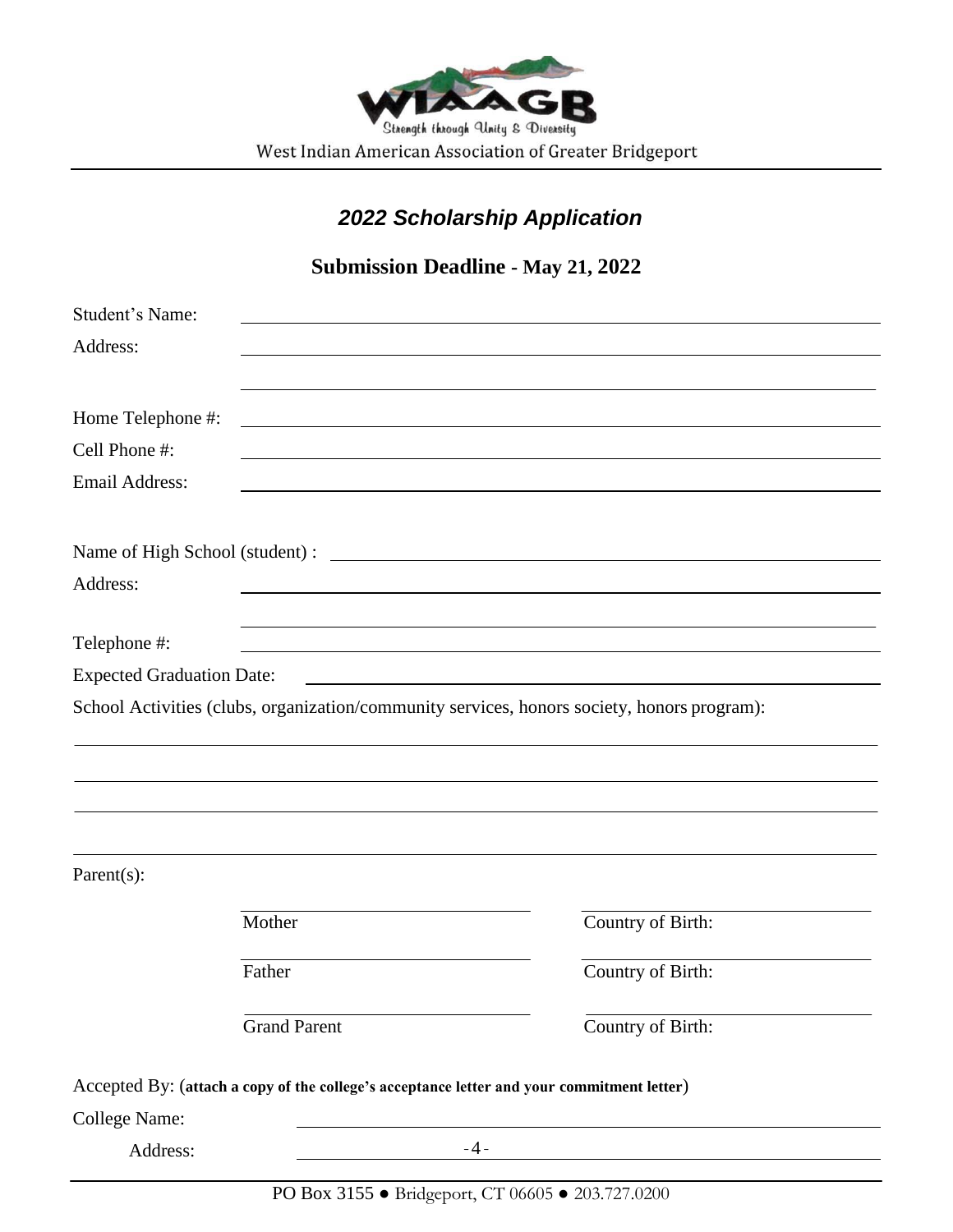